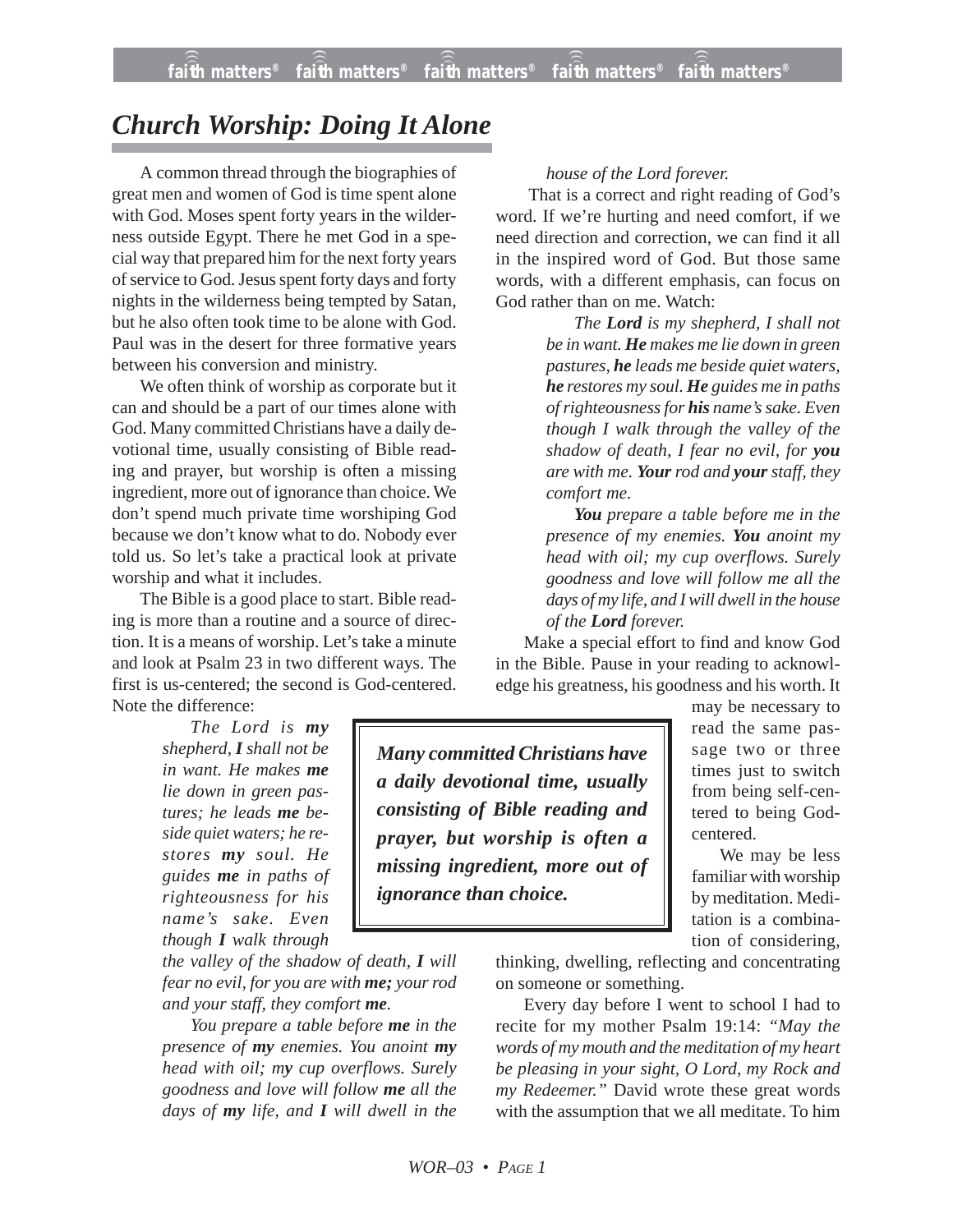the issue wasn't whether or not we meditate but whether or not our meditations are acceptable to God.

There are many different kinds of meditation. Lust is a form of meditation where one person dwells on improper sexual thoughts about another person. So there is visualization, there is imagination, there is consideration, there is repetition and there is planning. Call it meditation, call it lust, but it is a form of meditation. Worry is another form of meditation where we dwell persistently on some problem or concern. It monopolizes our thinking as we examine the issue over and over again from every point-of-view.

I remember once reading a magazine story about a TV movie entitled *The Day After.* That night before going to sleep I meditated on it. I rehearsed what I had read, wondered at the how and why of nuclear war and imagined what it would be like if a nuclear bomb exploded in the Twin Cities. I fell asleep with these thoughts and awakened the next morning to realize I had dreamed at night about the same things I had meditated on while I was falling asleep,

How much better to use our meditations to worship God! Think about God. Wonder at how he does things. Dwell on his greatness. Go to sleep at night mulling over the names of God found in the Bible. Imagine what it will be like to meet God in heaven.

Now I don't think that's easy. It's work. It takes a deliberate effort. But it's worth it . . . because God is worth it!

A third way to worship privately is by using hymns. It used to be that Christians kept and used hymnals in their homes. People carried their hymnals to church much as we carry our Bibles to church. Hymnals were regularly used for singing and for devotions in Christian homes. When our Elder Board decided to include new hymnals in our church budget I suggested that we order enough extras to encourage every church family to buy a copy for home use.

One of my favorite hymns deals with the Christian home. It is sung to the majestic tune of Finlandia. I am particularly impressed with the third verse. It goes like this:

*O give us homes where Christ is Lord and Master,*

*The Bible read, the precious hymns still sung; Where prayer comes first in peace or in disaster,*

*And praise is natural speech to every tongue; Where mountains move before a faith that's vaster,*

*And Christ sufficient is for old and young.*

Let's look at some hymns that we can sing or study privately in worship. Imagine being alone in your place of private devotion and singing or reciting the words to the hymn *Blessed Be The Name*. Reflect and meditate on them; they are tremendous tools for worship:

- *All praise to him who reigns above in majesty supreme.*
- *Who gave his Son for man to die that he might man redeem.*
- *His name above all names shall stand, exalted more and more*

*At God the Father's own right hand where angel hosts adore.*

*Redeemer, Savior, Friend of man, once ruined by the fall,*

*Thou hast devised salvation's plan, for Thou hast died for all.*

*His name shall be the Counselor, The Mighty Prince of Peace,*

*Of all earth's kingdoms Conqueror, Whose reign shall never cease.*

*Blessed be the name, blessed be the name, blessed be the name of the Lord!*

*Blessed be the name, blessed be the name, blessed be the name of the Lord!*

Imagine putting that together in your own private worship time with a study of the names of God that are in the Bible! What a marvelous time of adoration for God that would be.

A less familiar hymn but one that has marvelous words that focus very much on God's greatness and his attributes is the hymn *Immortal, Invisible*. You could take a verse a day, a verse a week, a verse a month of this hymn and meditate on it and use it as a means of worship.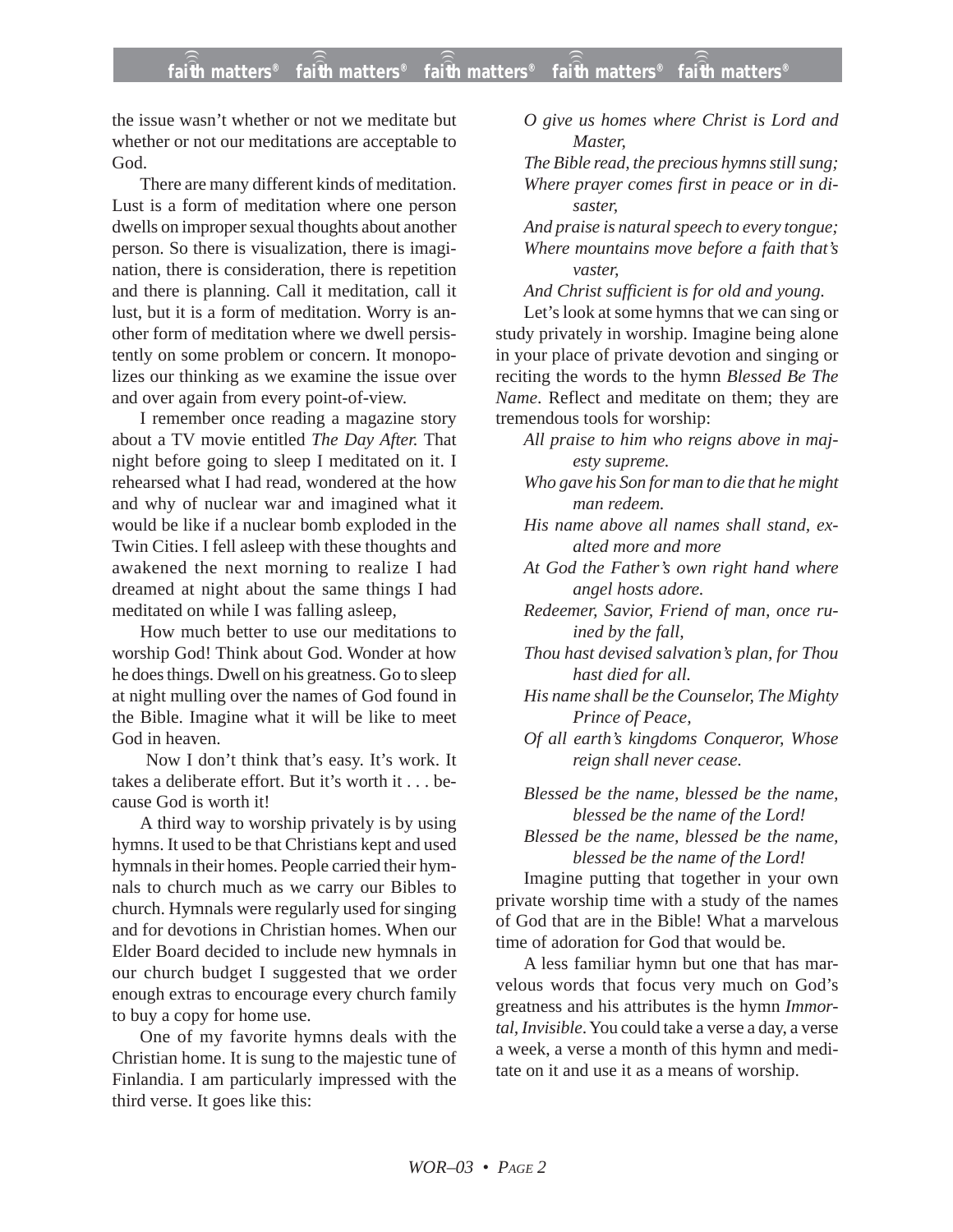*Immortal, invisible, God only wise,*

*In light inaccessible hid from our eyes.*

*Most blessed, most glorious, the Ancient of Days,*

*Almighty, victorious—Thy great name we praise.*

*Unresting, unhasting, and silent as light;*

*Nor wanting, nor wasting, Thou rulest in might;*

*Thy justice, like mountains, high soaring above*

*Thy clouds, which are fountains of goodness and love.*

*To all, life Thou givest, to both great and small,*

*In all life Thou livest—the true life of all;*

*We blossom and flourish, as leaves on the tree,*

*And wither and perish—but naught changeth Thee.*

*Great Father of glory, pure Father of light, Thine angels adore Thee, all veiling their sight;*

*All praise we would render—O help us to see 'Tis only the splendor of light hideth Thee!*

I am certainly no musician, but I'll tell you a secret. When I am absolutely sure no one can hear me I sing hymns, alone, in private devotional worship. It doesn't sound very good, and I don't sing very loudly. If you heard me you would probably laugh. But I think God loves it. And, some of my most soul-searching, most memorable and most significant private worship experiences have

come as I quietly, inadequately and off-key have sung worship and praise to my Lord.

Add to that worship through prayers. Evangelical Christians have not done much with written prayers of other Chris-

tians. Yet all the prayers we have in the Bible from the Lord's Prayer to Paul's prayers to the prayers of others—are all written prayers. Great inspiration and worship can grow from reading and meditating on and even praying the prayers of others—whether they are prayers found in the Bible or the prayers of others from devotional books.

But that's not sufficient by itself. To the prayers of others we must add our own personal prayers. I have always tended to pray silently in private worship and devotions. But lately that has been changing and I find myself praying aloud more and more. When I do that my worship and praise to God is clearer, more powerful and more significant. There is a greater sense of God's presence when the words are spoken audibly.

Likewise, I have never given much thought to any particular position for prayer. But lately I have discovered that my worship is enhanced when I get down on my knees to pray and worship God. That is because I don't kneel for anyone else. Kneeling is powerfully symbolic of my relationship to God, of how great he is and how small I am.

Set aside a significant part of your daily prayer time to tell God you love him, to tell him how great he is and to thank him for all he has done.

Writing out your prayers of praise and worship can add significantly to private worship. It gives opportunity to be precise, to be meaningful and to include Bible verses.

If we were assigned to make a statement to the President or to some royalty we would probably write out our speech in advance and either memorize or read it. Why do less for God? Not that all prayers should be written. By no means!

But it can be a very helpful aid to serious worship of God.

Another way to worship God is with our offerings. This doesn't mean money offerings at church. This means giving

things to God that are personal expressions of love, worship and thanksgiving. For example, give him your day. At the beginning of the day offer it to him as a present. Give him your obedience. Pick something he would like for you to do

*Kneeling is powerfully symbolic of my relationship to God, of how great he is and how small I am.*